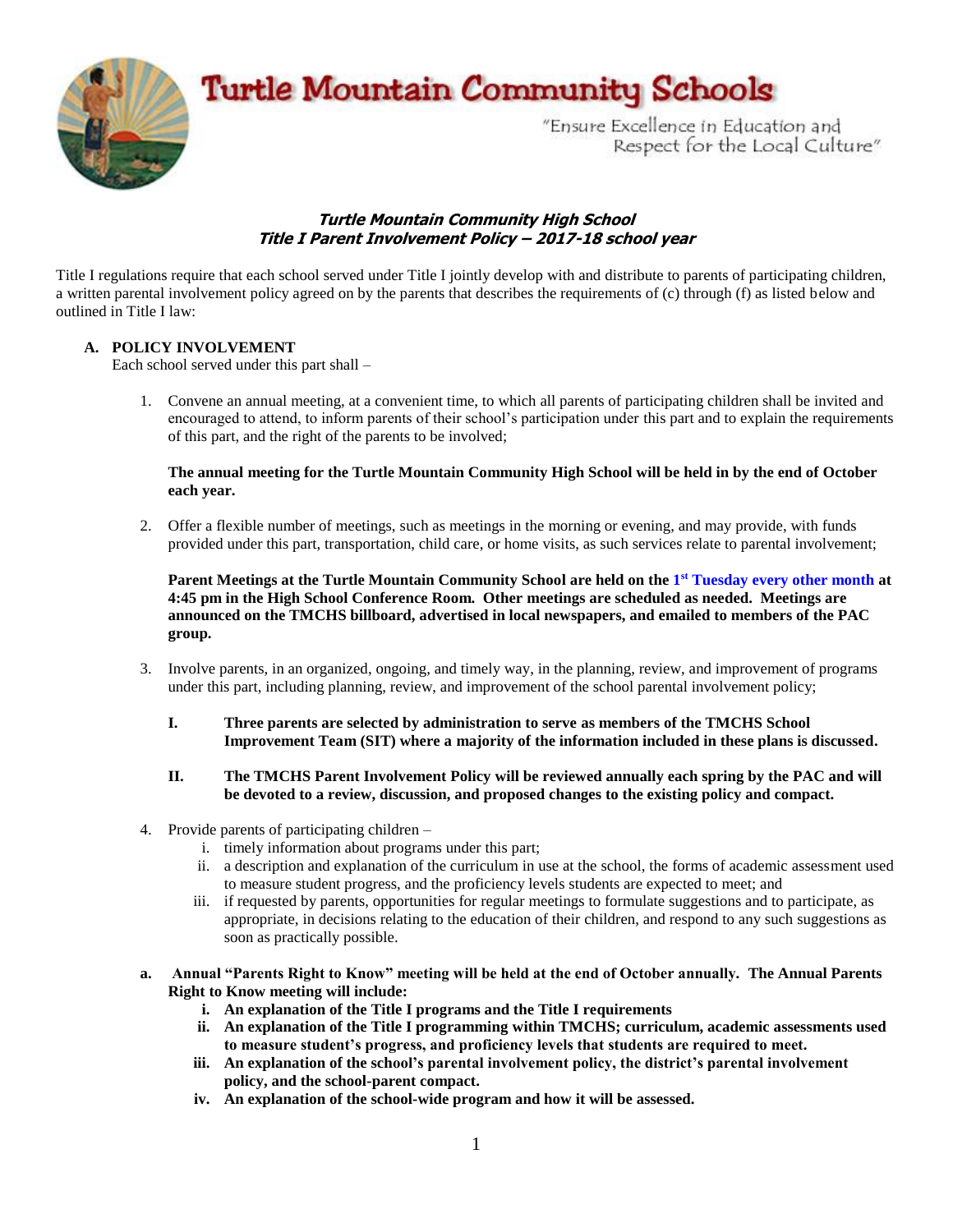- **v. An explanation of the parent's rights to be involved in the school's programs and ways to get involved.**
- **vi. An explanation of parent's rights to request opportunities for regular meeting for parents to formulate suggestions and to participate, as appropriate, in decisions about the education of their children.**
- **vii. An explanation of the highly qualified status of teachers and paraprofessionals.**
- **viii. An explanation and overview of Adequate Yearly Progress, Supplemental Services, and Program Improvement Status**
- **b. Monthly Parent Advisory Committee meetings are held the 1 st Tuesday every other month during the school year @ 4:45 pm in the High School Conference Room. This is an opportunity for parents to become involved in organizing and planning for parent and family involvement.**
- **c. Back-to-School Open House held at the beginning of the school year annually. This is an opportunity for families to meet the staff and receive copies of the school handbook and grade level curriculum as well as an opportunity to engage in conversation about their child's individual academic goals.**
- **d. Parent/Teacher conference – November and March annually. Conferences provide parents and teachers the opportunity to discuss the individual progress of students, and allow discussion of potential interventions for students not making adequate academic or social progress.**
- **e. Individual Parent Meetings as requested/needed. Parents and school staff have the option of requesting meetings for the purpose of discussing individual students and their progress. These meetings can be informally arranged through any school personnel, parent liaison, guidance staff, or can be held as required through the building level support team-section 504 or Individuals with Disabilities Act (IDEA).**
- **f. Annual Fall Title I meeting for community: Assessment, progress and status of new initiatives, student success, parent involvement programs, homeless program, staffing, and student supports.**
- **g. Individual Truancy meetings with parents throughout the year.**
- **h. Create bridge for communication with parents for community resources and outreach.**
- **i. Transition 18 year old students to resources and required registrations such as military registration and others.**
- **j. Provide academic supports for tutoring, mental health, personal hygiene, daily living skills, food, and building relationships with families.**
- **k. Educate parents on the SPRINT process and it's use in identifying students who require Special Education or 504 services.**
- 5. If the school-wide program plan is not satisfactory to the parents of participating children, submit any parent comments on the plan when the school makes the plan available to the local educational agency.

**Turtle Mountain Community High School will consider all feedback from parents and address as needed.**

## **B. SHARED RESPONSIBILITIES FOR HIGH STUDENT ACADEMIC ACHIEVEMENT**

As a component of the school-level parental involvement policy, each school shall jointly develop with parents for all children served under this part a school-parent compact that outlines how parents, the entire school staff, and students will share the responsibility for improved student academic achievement.

**The TMCHS Parent Involvement policy and School/Parent compact will be reviewed annually by the Parent Advisory Committee. One meeting each spring will be devoted to a review, allowing for discussion and proposed changes to the existing policy and compact to be considered. Representatives from the Administration will be present to assure that the proposed changes are acted upon. (See attached TMCHS School-Parent Compact)**

## **C. BUILDING CAPACITY FOR INVOLVEMENT**

To ensure effective involvement of parents and to support a partnership among the school involved, parents, and the community to improve student academic achievement, each school and local educational agency assisted under this part –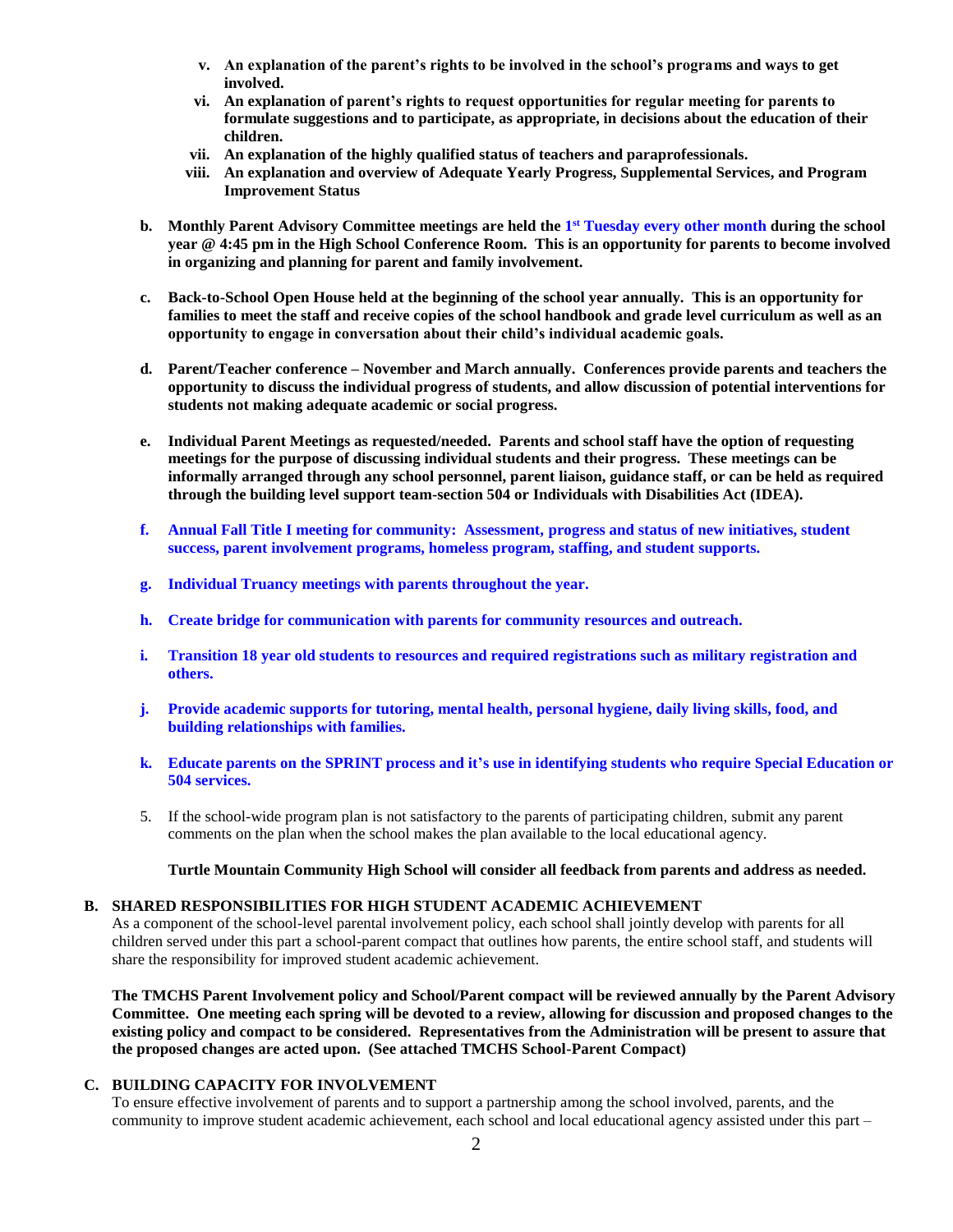- a. Shall provide assistance to the parents of children served by the school or local educational agency, as appropriate, in understanding such topics as the State's academic content standards and State student academic achievement standards, State and local academic assessments, the requirements of this part, and how to monitor a child's progress and work with educators to improve the achievement of their children;
	- i. August Back to School Bash Parent and student activity to allow students and parents to visit school and meet the teachers and support staff.
	- ii. September Gifted and Talented Parent Night Student Individual Educational Plans, Parent Night for Special Services to Students and cultural activities
	- iii. October Annual Title 1 Parent Night: student assessment, curriculum, new initiatives, SES information, parent involvement, AYP data, and school-wide program. Fall music and choir concert and art show.
	- iv. November Parent Night for Social Studies and cultural activities
	- v. December Parent night: Christmas concert and activities and cultural activities
	- vi. February Family week activities, Career and Technical Education activities, and cultural activities
	- vii. March Parent Night for Math activities, **Health Expo,** and cultural activities.
	- **viii.** April Parent Night for Science activities, cultural activities, and Spring concert and art show, **Prom, and After the Prom party**
	- ix. May Graduation
	- x. June Summer Youth program sponsoring fitness, health, drug and alcohol awareness education, career opportunities, diabetes prevention, and cultural activities.
- b. Shall provide materials and training to help parents to work with their children to improve their children' achievement, such as literacy training and using technology, as appropriate, to foster parental involvement;
	- i. August Back to School Bash Parent and student activity to allow students and parents to visit school and meet the teachers and support staff.
	- ii. September Gifted and Talented Parent Night Student Individual Educational Plans, Parent Night for Special Services to Students and cultural activities
	- iii. October Annual Title 1 Parent Night: student assessment, curriculum, new initiatives, SES information, parent involvement, AYP data, and school-wide program. Fall music and choir concert and art show.
	- iv. November Parent Night for Social Studies and cultural activities
	- v. December Parent night: Christmas concert and activities and cultural activities
	- vi. February Family week activities, Career and Technical Education activities, and cultural activities
	- vii. March Parent Night for Math activities, **Health Expo,** and cultural activities.
	- **viii.** April Parent Night for Science activities, cultural activities, and Spring concert and art show, **Prom, and After the Prom party**
	- ix. May Graduation
	- x. June Summer Youth program sponsoring fitness, health, drug and alcohol awareness education, career opportunities, diabetes prevention, and cultural activities.
- c. Shall educate teachers, pupil services personnel, principals, and other staff, with the assistance of parents, in the value and utility of contributions of parents, and in how to reach out to, communicate with, and work with parents as equal partners, implement and coordinate parent programs, and build ties between parents and the school;
	- **I. In an effort to build relationships between teachers, students, and parents; we developed an advisor/advisee concept. Advisors meet with students daily for 15 minutes to provide students with one significant adult role model and formation of a cohesive group environment which maintains a nurturing setting for students. In addition, the small group setting provides parents with a single contact for their child and promotes easy access between school and home.**
	- **II. Administration will attend the parent Advisory Committee meetings in an effort to support and validate the work of that organization.**
	- **III. Parents will be surveyed at the end of the year to determine their interests regarding involvement in the school. The results of the survey will be implemented the following school year.**
- d. Shall, to the extent feasible and appropriate, coordinate and integrate parent involvement programs and activities with Head Start, Reading First, Early Reading First, Even Start, the Home Instruction Programs for Preschool Youngsters, the Parents as Teachers Program, and public preschool and other programs, and conduct other activities,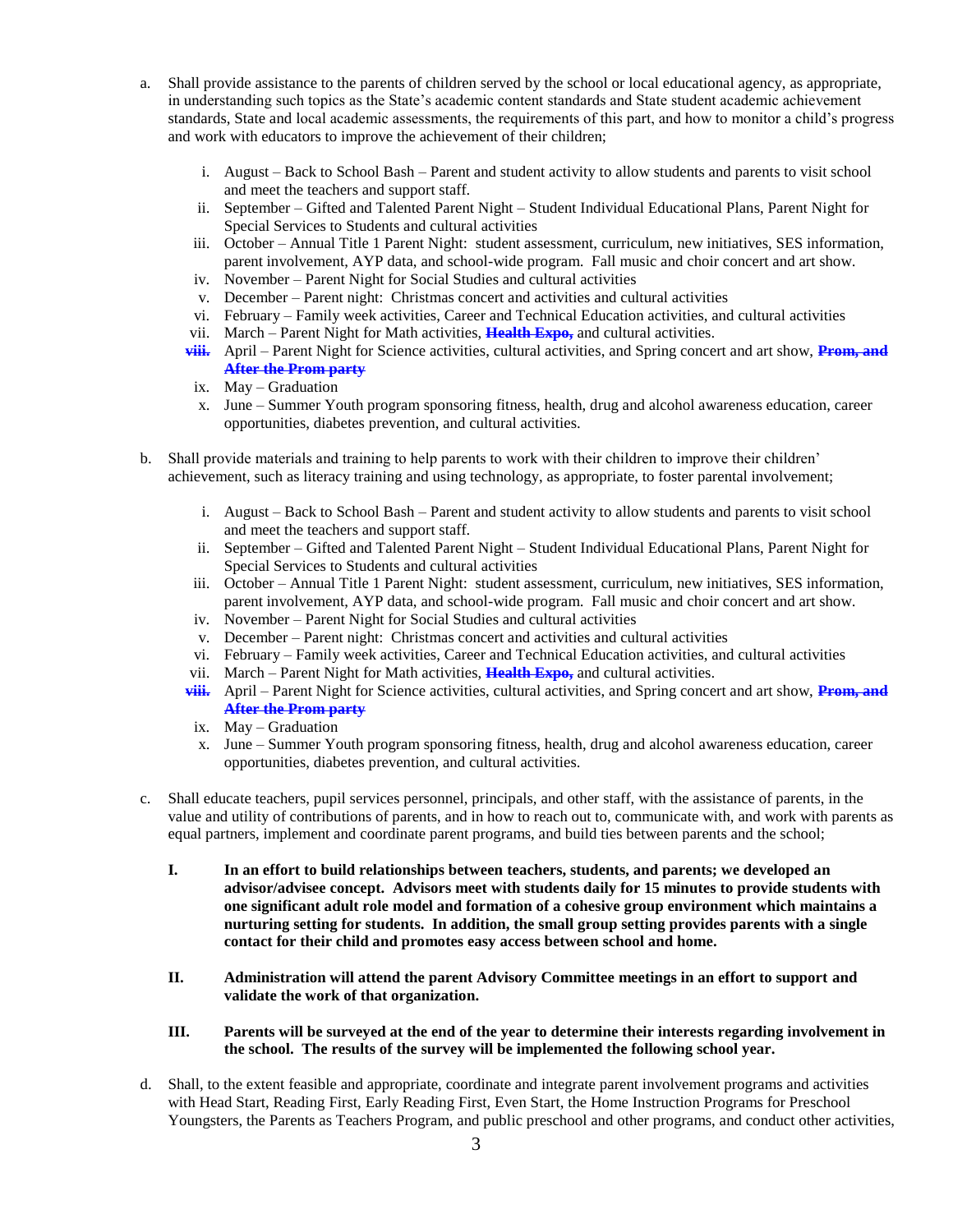such as parent resource centers, that encourage and support parents in more fully participating in the education of their children;

#### **This section does not apply to TMCHS. These issues are addressed at the Elementary level.**

- e. Shall ensure that information related to school and parent programs, meetings, and other activities is sent to the parents of participating children in a format and, to the extent practicable, in a language parents can understand;
	- **I. TMCHS maintains a school website where upcoming events are posted. Also listed on the website is contact information for staff within each building.**
	- **II. In an effort to build relationships between teachers, students, and parents, we developed a homeroom concept. Advisor/Advisee meet daily for 15 minutes to provide students with one significant adult role model and formation of a cohesive group environment which maintains a nurturing setting for students. In addition, the small group setting provides parents with a single contact for their child and promotes easy access between school and home**
	- **III. Articles and announcements are placed in the local newspapers, on the local radio station, on the schools billboard, and announced through the "AllCall" system.**
- f. May involve parents in the development of training for teachers, principals, and other educators to improve the effectiveness of such training;
	- **I. Three parents are selected to serve on the School Improvement Team (SIT). As members of the SIT, the parents play an integral part in determining the professional development that will occur within the building with regard to the total school staff.**
	- II. **The Parent Advisory Committee will make recommendations to TMCHS Administration with regard to recognized needs in the area of professional development for staff. The recommendations will be identified through parent surveys.**
- g. May provide necessary literacy training from funds received under this part if the district has exhausted all other reasonably available sources of funding for such training;

#### **I. Refer to section 5,C,b,II**

h. May pay reasonable and necessary expenses associated with local parental involvement activities, including transportation and child care costs, to enable parents to participate in school-related meetings and training sessions;

May train parents to enhance the involvement of other parents;

- **I. The Parent Advisory Committee will have access to the 1% set aside for Title I, Part A funds. These funds are used to support PAC activities and training throughout the school year. PAC members use a portion of the money in recruiting efforts.**
- i. May arrange school meetings at a variety of times, or conduct in-home conferences between teachers or other educators, who work directly with participating children, with parents who are unable to attend such conferences at school, in order to maximize parental involvement and participation;
	- **I. Parent Advisory Committee meetings are held on the 1 st Tuesday every other month at 4:45 in the High School conference room.**
	- **II. School meetings specific to individual families are arranged at the parents' convenience, including accommodating those parents who may not be available during the school day.**
	- **III. The School Social Workers and the Parent Liaison are available to transport parents to the school for meetings in the event that they are unable to arrange for transportation. School Social Workers are also available to transport school staff to homes in the event that a parent indicates a preference for an in-home visit.**